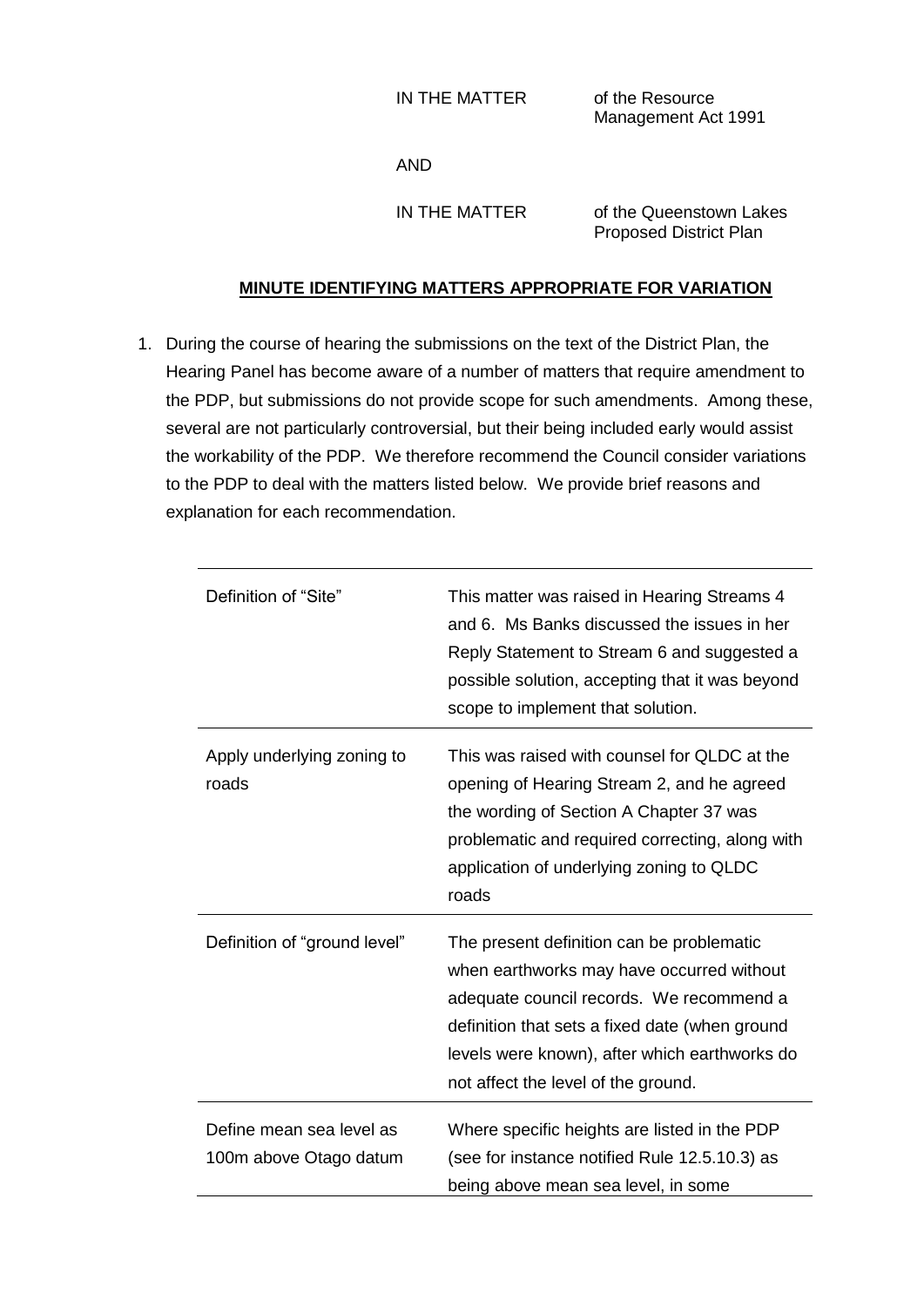|                                                                                                           | instances a height above datum is also<br>included. Without the reference to the datum,<br>mean sea level will change with sea level rise,<br>altering the effect of the relevant height rules.                                                                                                                                                                                                                   |
|-----------------------------------------------------------------------------------------------------------|-------------------------------------------------------------------------------------------------------------------------------------------------------------------------------------------------------------------------------------------------------------------------------------------------------------------------------------------------------------------------------------------------------------------|
| Amend definition of utility to<br>exclude airport companies<br>operating in the Airport Mixed<br>Use Zone | The potential for conflict between the<br>provisions in Chapter 30 and those in Chapter<br>17 was highlighted in Hearing Stream 5. While<br>the Airport Company and the Council<br>suggested possible amendments, no<br>submissions provide scope to properly deal<br>with the issue. We recommend a change to<br>the definition, with advice notes concerning the<br>effect of that definition in both chapters. |
| Correct error in notified Rule<br>36.7                                                                    | There was agreement between the experts<br>that the references in the rule to "1-2 ac/hr"<br>should read "0.5 ac/hr". No submissions are<br>available to correct this table.                                                                                                                                                                                                                                      |
| Definition of "Community<br>Activity                                                                      | In her reply to Stream 10, Ms Leith identified<br>that this definition was deficient in excluding<br>such recreation activities as Council aquatic<br>facilities and indoor courts, notwithstanding<br>that the activity involved does fall within what<br>the definition should cover. She identified<br>there was no scope to amend the definition.                                                             |
| Definition of "domestic<br>livestock" and standards<br>covering same                                      | The notified definition is actually a set of<br>standards which are better located in the<br>relevant zones. The drafting also appears to<br>apply residential standards to the Gibbston<br>Character Zone.                                                                                                                                                                                                       |
| Definitions of "antenna" and<br>"mast"                                                                    | Each of these specifically apply only to<br>telecommunications, whereas other activities<br>such as aircraft navigation and meteorological<br>systems also require antenna and masts.                                                                                                                                                                                                                             |
| New subdivision policies<br>regarding the subdivision of<br>residential flats from the                    | Notified rules 27.4.2c and 27.4.2d exist in a<br>policy vacuum. All rules should sit within a<br>policy framework they implement, particularly                                                                                                                                                                                                                                                                    |